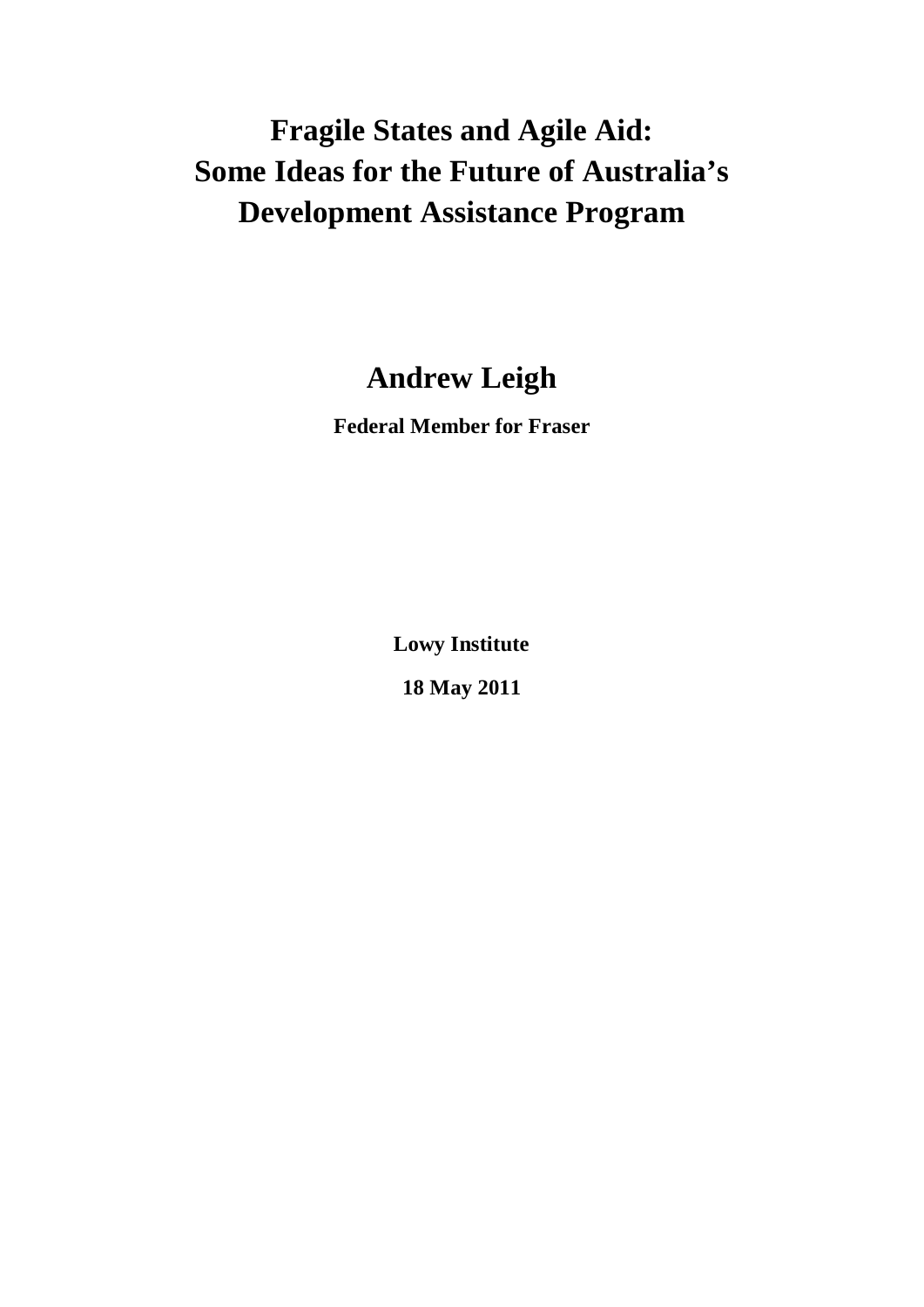I acknowledge the traditional Indigenous owners of the lands on which we meet today.

#### **Aid Works**

Dai Manju lived in a small village in central China. Because her parents were ill and couldn't afford the cost of sending her to school, she dropped out. When journalist Nicholas Kristof visited in [1](#page-9-0)990, she was hanging around the school hoping to pick up bits of knowledge.<sup>1</sup>

After publishing a front page article about Dai in the *New York Times*, Kristof was chuffed to receive a donation of \$10,000 from a reader. He promptly sent it on the school, which spent it on improving facilities, and provided Dai with a scholarship to stay in education so long as she passed exams. After a good amount of the money had been sent, Kristof phoned the donor to thank him for the generous gift. It was only then he realised that the man had in fact only sent \$100, and the slip of a bank teller's fingers had multiplied it one-hundredfold. Informed of their error, the bank agreed to provide the difference as a donation.

After graduating as an accountant, Dai now runs her own business employing many others, and is able to send money back to improve the lives of her parents. Because many of the other girls in her class also received 'bank error in your favour' scholarships, the village now has a road.

Spent wisely, foreign aid can transform lives for the better. This year, Australia's foreign aid program will build 2000 schools in Indonesia, fund a Women's Crisis Centre in Fiji, prevent 8000 cases of blindness in East Asia, and provide clean water to 1.2 million people in Southern Africa. World Vision CEO Tim Costello claims that this year's aid budget will save 200,000 lives.

Yet too often, aid debates become removed from the people that they are intended to help. When aid advocates ask the public for donations, they typically ask for help to solve an immediate and practical problem – feeding a child, building a well, providing schoolbooks. To the best of my knowledge, no aid campaigner ever knocked on a door and said to the resident: 'we'd like you to consider increasing your aid contribution to 0.5 percent of your income in 2015-16, with the ambition of going to 0.7 percent in the future'.

Don't get me wrong: the quantum of aid is important. I recognise that Australia's aid contribution as a share of national income still places us in the bottom third of donor countries. Scaling up our aid to half a cent in the dollar will put us at the developed-country average.<sup>[2](#page-9-1)</sup> This is eminently sensible given that 18 of our 20 nearest neighbours are developing nations, and we sell over \$90 billion worth of goods to developing countries each year. Few developed nations have as much self-interest in running a good aid program as Australia. But we should never forget that the purpose of foreign aid is to alleviate disadvantage. More aid creates the potential for reducing poverty – but it will not happen automatically.

Although the input-wallahs would occasionally have us believe otherwise, the most interesting debates in foreign aid are *not* about the quantum of assistance.<sup>[3](#page-9-2)</sup> So today, I want to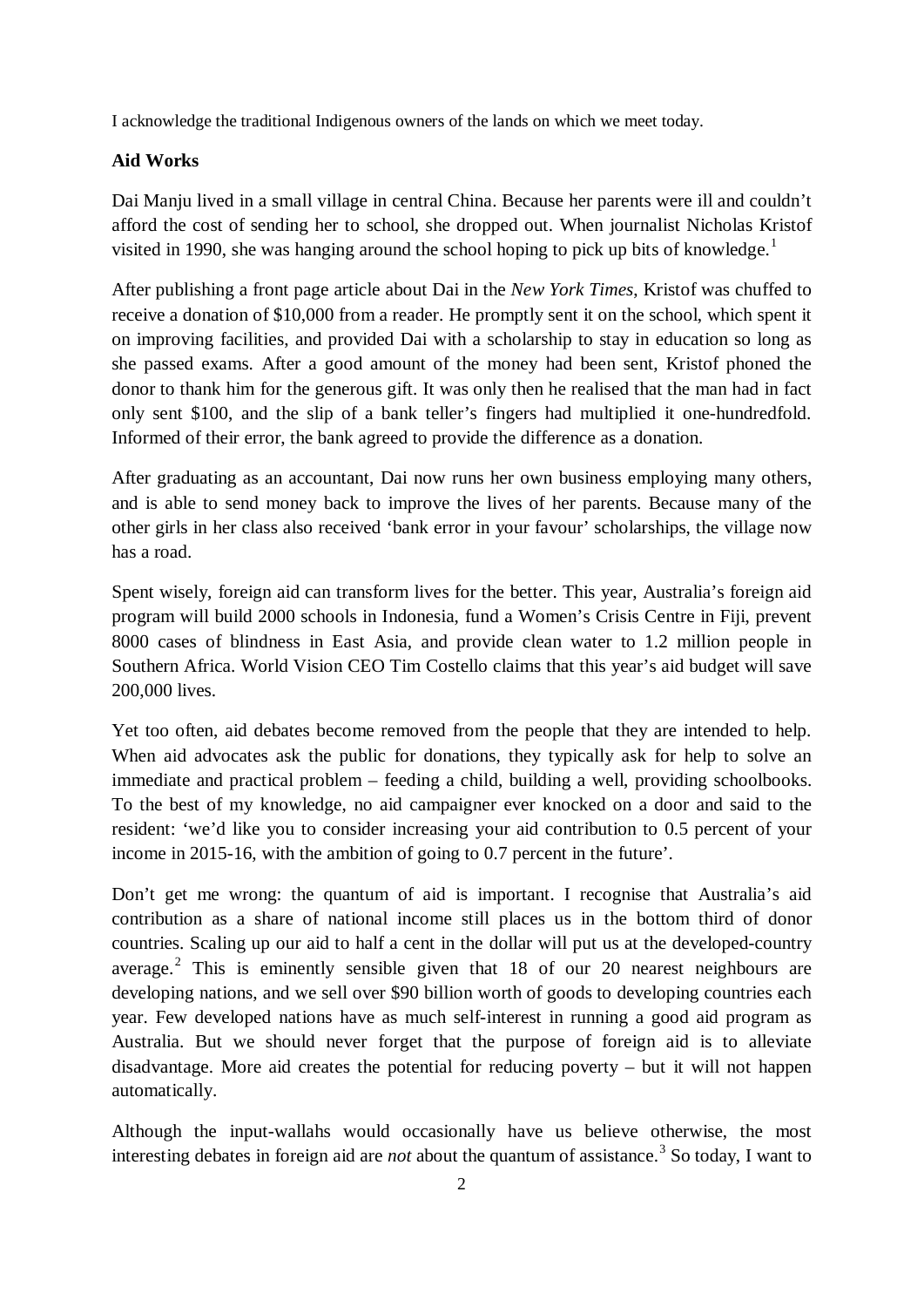suggest a few ideas about how to increase the effectiveness of the Australian aid program. This is particularly important in the context of the scaling up of Australia's aid program. Over the next four years, the Australian aid budget will almost double in nominal terms. This represents a unique opportunity to ensure that our aid is spent in a way that does as much good as possible.

For an economist like me, that means identifying Australia's comparative advantages in foreign aid, and rigorously evaluating our aid programs. Let me deal with each in turn.

#### **What's Our Comparative Advantage?**

The principle of comparative advantage is that individuals and nations should specialise in things that we do best. If I'm a good cook but a lousy storyteller, and my wife has the reverse traits – then it might make sense for me to cook dinner, and my wife to put our kids to bed. Internationally, the principle of comparative advantage suggests that economies should 'stick to their knitting', rather than trying to produce everything that they wish to consume.

Comparative advantage applies to altruism too. Where there is need in the world, it makes sense for Australia to focus on the foreign aid strategies that we are comparatively best at. Since our aid will always remain a small share of global development assistance, it will do most good if it is focused.

In part our aid program is defined by our place in the world. Ours is the largest economy in a neighbourhood dominated by developing countries. We will have to remain engaged with our neighbours a wide range of development issues. Unlike nations in Northern Europe, we do not have the luxury of being highly selective in the countries we choose to engage with. Basic services and governance in countries like Indonesia, East Timor and Papua New Guinea rightly remain a core focus of our aid program.

But beyond basic service delivery there are still enormous needs in the developing world and limited resources to meet those needs. So our aid program needs to prioritise where it can be most effective. As I see it, Australia has three comparative advantages in foreign aid. Our first comparative advantage is that we are unusually well endowed in natural resources. This is particularly important in light of the 'resource curse' – the fact that developing nations who have more natural resources are more likely to be poverty-stricken dictatorships. This 'resource curse' arises because mineral endowments tempt despots into fighting their way into power and filching the wealth. It's difficult for an autocrat to steal incomes from farming, industry or services. But diamonds are a dictator's best friend.

The curse can be seen today in the Democratic Republic of Congo, where conflict over the country's minerals has grown particularly fierce since the mid-1990s, with bands of thugs murdering five million people, raping half a million women, and impoverishing a nation. The vast majority of Congo's population would be better off if their country had no natural resources.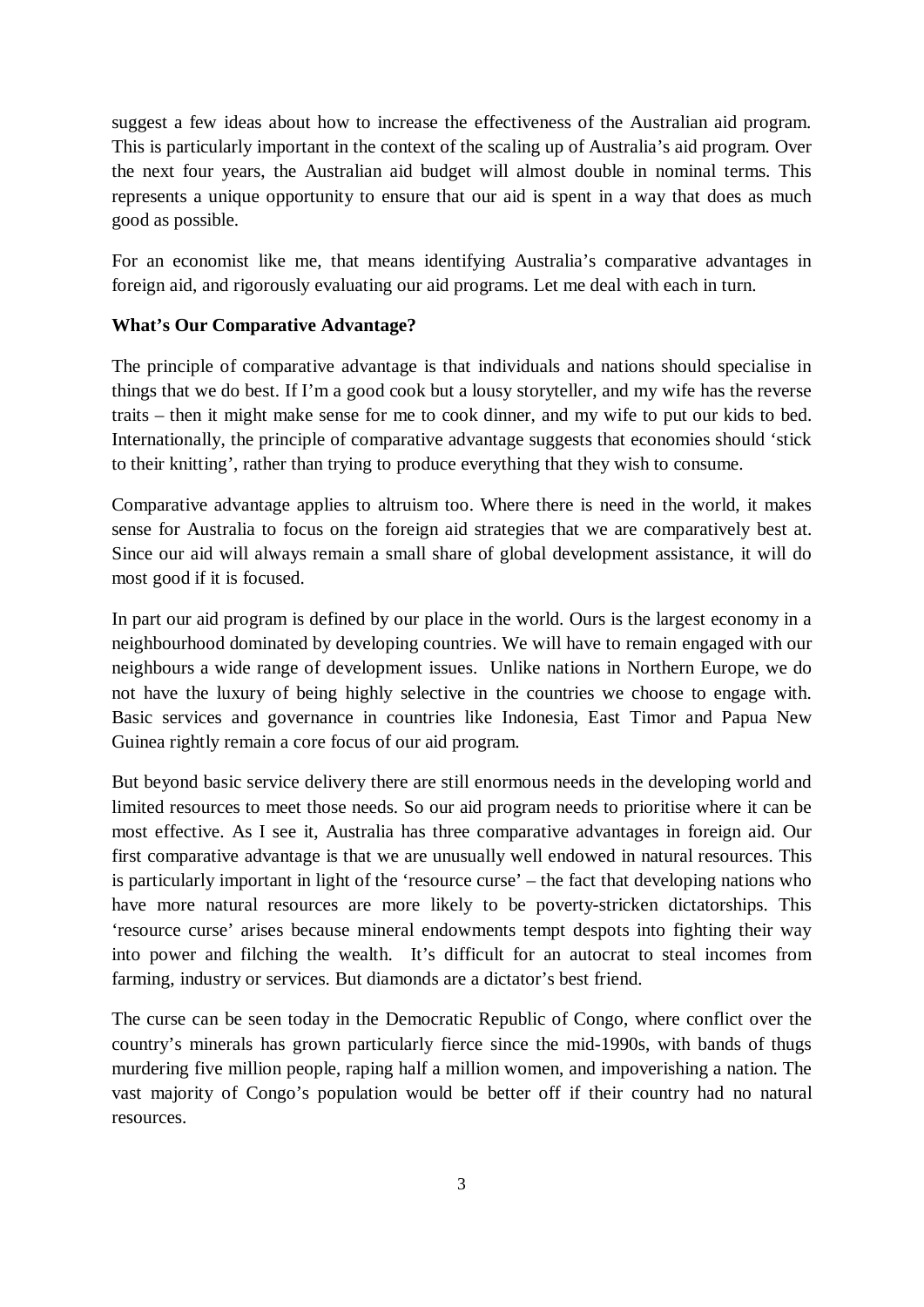Oxford economist Paul Collier points out that if we can help developing nations to make better use of their natural resources, the resulting fiscal flows could help societies to transform themselves for the better.<sup>[4](#page-9-3)</sup> In developed nations, oil and mineral assets generally benefit the entire population. But in most low-income countries, the opposite is true.

If developing countries can benefit from their minerals, the payoff could dwarf anything that aid might hope to deliver. Collier points out that in rich nations (where geologists have carefully surveyed the land) the typical square kilometre has subsoil assets worth US\$114,000. In all probability, the same is true for the developing world. On those figures, Africa's natural resources would be worth \$3.5 trillion, more than 70 times the amount of foreign aid it receives each year. Indeed, \$3.5 trillion is probably an underestimate. In recent years, the petroleum frontier has shifted south from the Middle East to West Africa. Central Africa is rich in everything from gold to coltan (used in mobile phones). Southern Africa has bountiful reserves of precious stones.

To help developing nations make better use of their natural resources, a group of expoliticians and entrepreneurs (working with academics like Collier) have proposed a Natural Resource Charter, which they hope will be adopted by governments, businesses and NGOs.<sup>[5](#page-9-4)</sup> The Charter aims to go beyond the ideological slanging match that has characterised natural resource use in developing nations, and offer practical ways in which governments can ensure the people get a better deal.

First, the Charter proposes that financial flows be fully transparent. Mining generates relatively few jobs, so what happens to the royalties is critical. Through the *Publish What You Pay* campaign and the *Extractive Industry Transparency Initiative*, mining companies (such as the estimated 230 Australian mining companies currently operating in Africa) are encouraged to release information about the payments that they make to governments. This makes it harder for corrupt officials and politicians to siphon it off into private bank accounts, and enables citizens to pressure governments into spending the money on much-needed infrastructure, such as hospitals, schools and roads.

Second, the Charter argues that extraction rights should be sold by auction. Once a handful of bidders participate, it becomes difficult for them to collude, and the final price is likely to reflect what the rights are actually worth. Collier uses the example of the UK, which was on the verge of negotiating a £2 billion deal to sell mobile phone spectrum when it was persuaded to try an auction instead. The auction raised £22.5 billion. His pitch to developing countries is simple: 'if the UK Treasury can get it wrong by a factor of ten, what makes you think you'll do better?'.

Third, the Charter suggests that developing country governments should maximise the amount of information about the country's subsoil assets. If governments or aid donors conduct geological surveys and make them publicly available, then the people of that nation are more likely to get a fair share of their natural resources. Another way to increase information is to require that auction winners begin prospecting within a fixed period of time.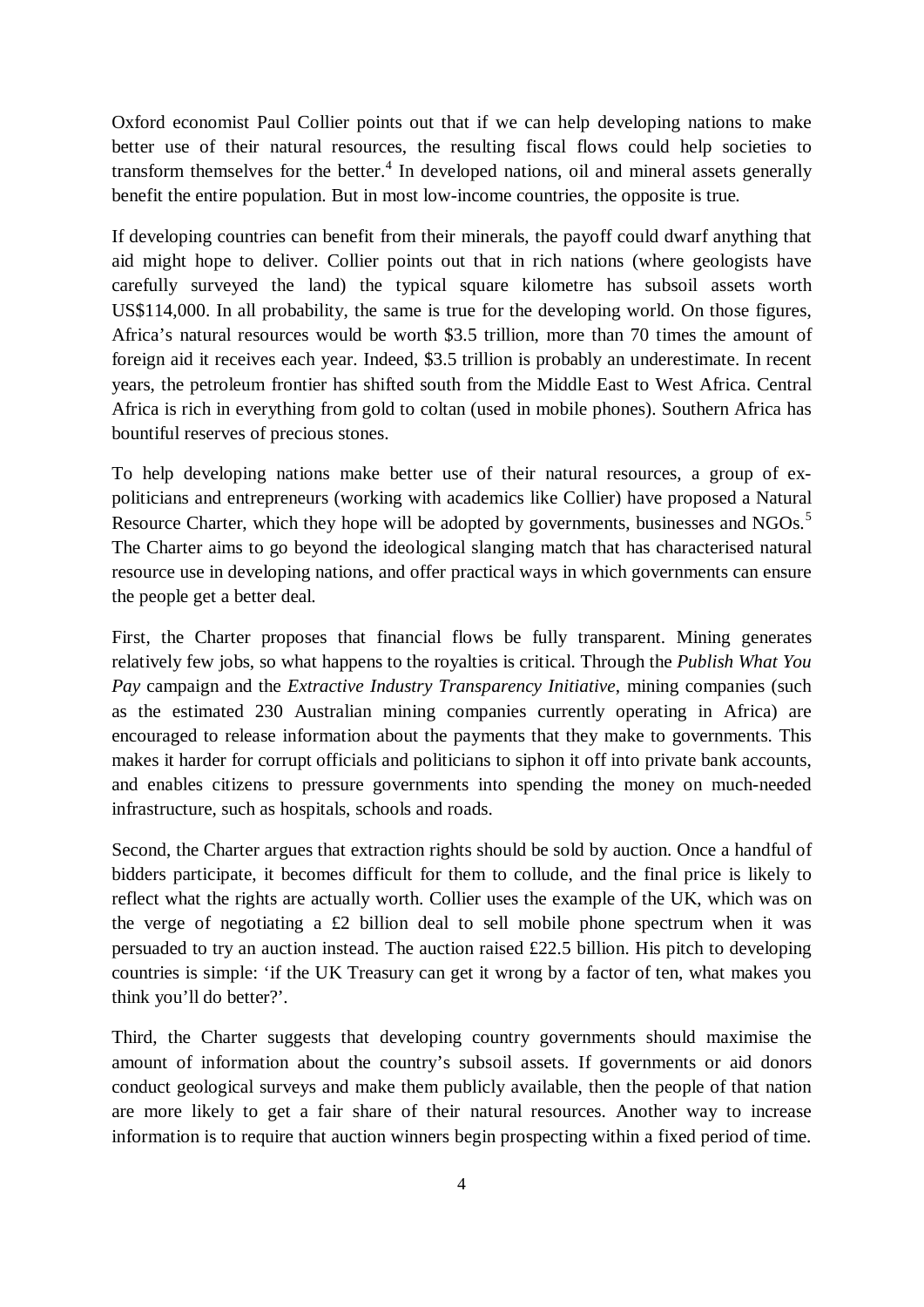If one miner strikes it lucky, this will raise the sale price when nearby parcels are auctioned off.

Fourth, the Charter requires that local peoples should be made better off by mining. Before lending to extraction projects, the World Bank requires 'free, prior and informed consent': a principle that the Charter argues should also extend to the way that national governments manage local consultations. Provocatively, it also suggests that where mining companies promise to conduct environmental reclamation, they might be kept to their word via the use of an escrow account.

Australia's second comparative advantage is in dryland farming. As a nation raised on poems about dry river beds, failed crops and dying cattle, it's easy to forget that agriculture in other parts of the world tends to be a rather more stable affair. But this has given Australian farmers more experience in good water management, selection of hardy crops and animals, and management of seed stocks. Some of this knowledge is currently being conveyed through the Australian Centre for International Agricultural Research, and our involvement in the World Food Programme and the G20's Committee for World Food Security. Wherever possible, we should export our expertise in Australian dryland farming.

Improving agricultural productivity is critical to boosting living standards. The 1960s and 1970s saw a 'green revolution', in which the combination of hybrid seeds, chemical fertilizers, pesticides and herbicides massively raised agricultural output. By one estimate, the green revolution saved a billion people from starvation. Yet today, African cereal yields are 66 percent below the global average, and Africa is a net food *importer*. [6](#page-9-5) The continent has one tractor per 868 hectares, compared with one tractor per 56 hectares globally. Farming also has a critical gender dimension, since 70 percent of developing country farmers are women.<sup>[7](#page-9-6)</sup> One success story has been Malawi, which has recently doubled agricultural output through the combination of modern seeds and fertilizers. We should consider whether elements of that model can be extended to other African nations, perhaps through innovative financing models.<sup>[8](#page-9-7)</sup>

Another implication of dryland farming is price volatility. Some climate models predict increased rainfall volatility in Africa's Sahel, a region containing Chad and Niger, where average incomes are less than a dollar a day.[9](#page-9-8) Closer to home, Pacific island nations are likely to lose freshwater supplies and fertile land to sea water inundations. Economist Ted Miguel argues that aid agencies should work with developing country governments to provide drought insurance to rural households. Australia's drought assistance schemes have their critics, but given Australia's expertise in designing such schemes for our own farmers, this is a natural area for our aid workers to be involved in.

Australia also has a role to play on the international stage. As a major exporter of agricultural products, we set up the Cairns Group of agricultural free trading nations in 1986. Today, Australia has a strong interest in arguing against policies that harm developing country farmers as well as our own. If the United States were to abolish its ethanol subsidies and the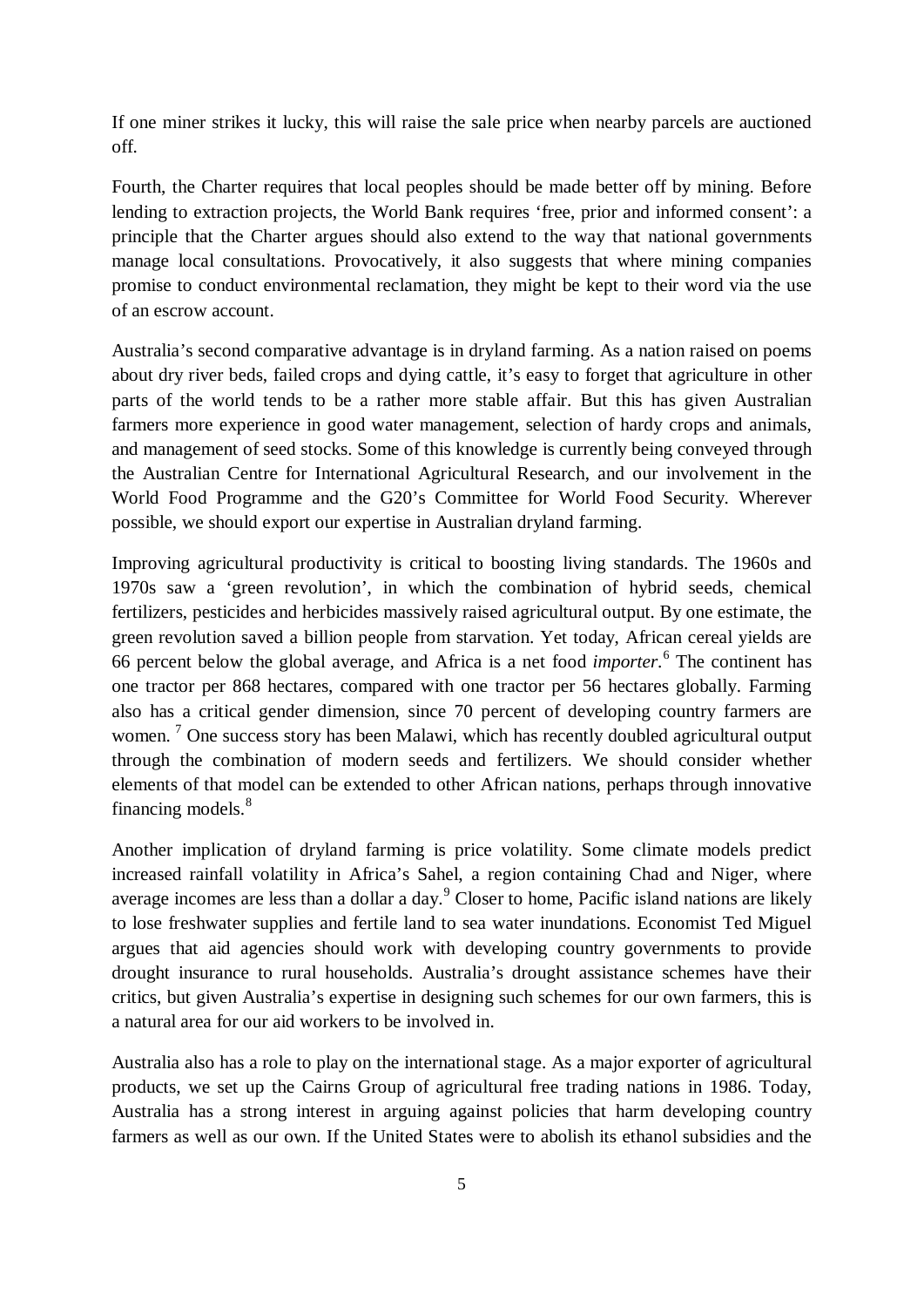European Union were to adopt a more science-based approach to genetically modified foodstuffs, agriculture in developing countries would be much more viable.

Our third comparative advantage is operating in post-conflict environments. Where our other advantages were things we chose, this is one that was thrust upon us. From our experience in East Timor and the Solomon Islands, Australia has acquired valuable experience in postconflict environments. Of the top five recipients of Australian foreign aid, four are countries that are often described as 'fragile states'.

Getting intervention right in post-conflict environments involves some delicate balancing acts. One of my favourite stories is told by former *Economist* journalist Robert Guest:<sup>[10](#page-9-9)</sup>

'Somalia has no government, unless you count a "transitional" one that controls a few streets in the capital, Mogadishu, and a short stretch of coastline. The rest of the country is divided into warring fiefdoms. Warlords extract protection money from anyone who has money to extract. Clans, sub-clans, and sub-sub-clans pursue bloody vendettas against each other, often fighting over grudges that pre-date the colonial period. Few children learn to read, but practically all self-respecting young men carry submachine-guns.

'I was at one of the country's countless road blocks, on a sandy road outside Baidoa, a southern town of shell-blasted stone walls and sandy streets. The local warlord's men were waving their Kalishnikovs at approaching trucks, forcing them to stop. Many of the trucks carried passengers perched atop the cargoes of logs or oil drums. The men with guns then ordered all the children under five to dismount and herded them into the shade of a nearby tree. There, they handed them over to strangers with clipboards, who squeezed open their mouths and fed each one a single drop of polio vaccine.'

Robert Guest is describing vaccination work carried out by the World Health Organisation, which decided that working with local warlords to distribute polio vaccine was the lesser of two evils.

Aid to fragile states requires considerable political nous. In his Lowy Institute paper on the Australia-led Regional Assistance Mission to Solomon Islands, Michael Fullilove argues that RAMSI succeeded in stabilising the Solomons because it was preventive, permissive, regional in nature, nationally-led, supported by the United Nations, non-sovereign, police-led, and light-touch.<sup>[11](#page-9-10)</sup> While Fullilove is cautious about suggesting that any post-conflict operation should be a 'blueprint' for future missions, there are clearly experiences out of our work in East Timor and the Solomon Islands that can be used in other contexts.

Part of this is about recognising that the rise of terrorism is likely to increasingly blur the lines between military, policing and aid operations. Increasingly, in places like Afghanistan, Australia and our allies are performing roles that meld all of these (what David Kilcullen has memorably termed 'armed social work'). This demands better planning, training and integration across government agencies than ever before. For example, literacy rates in Uruzgan province – where Australia works – are 8 percent for men and 1 percent for women. Remarkable improvements have occurred in Afghanistan, but many basic measures of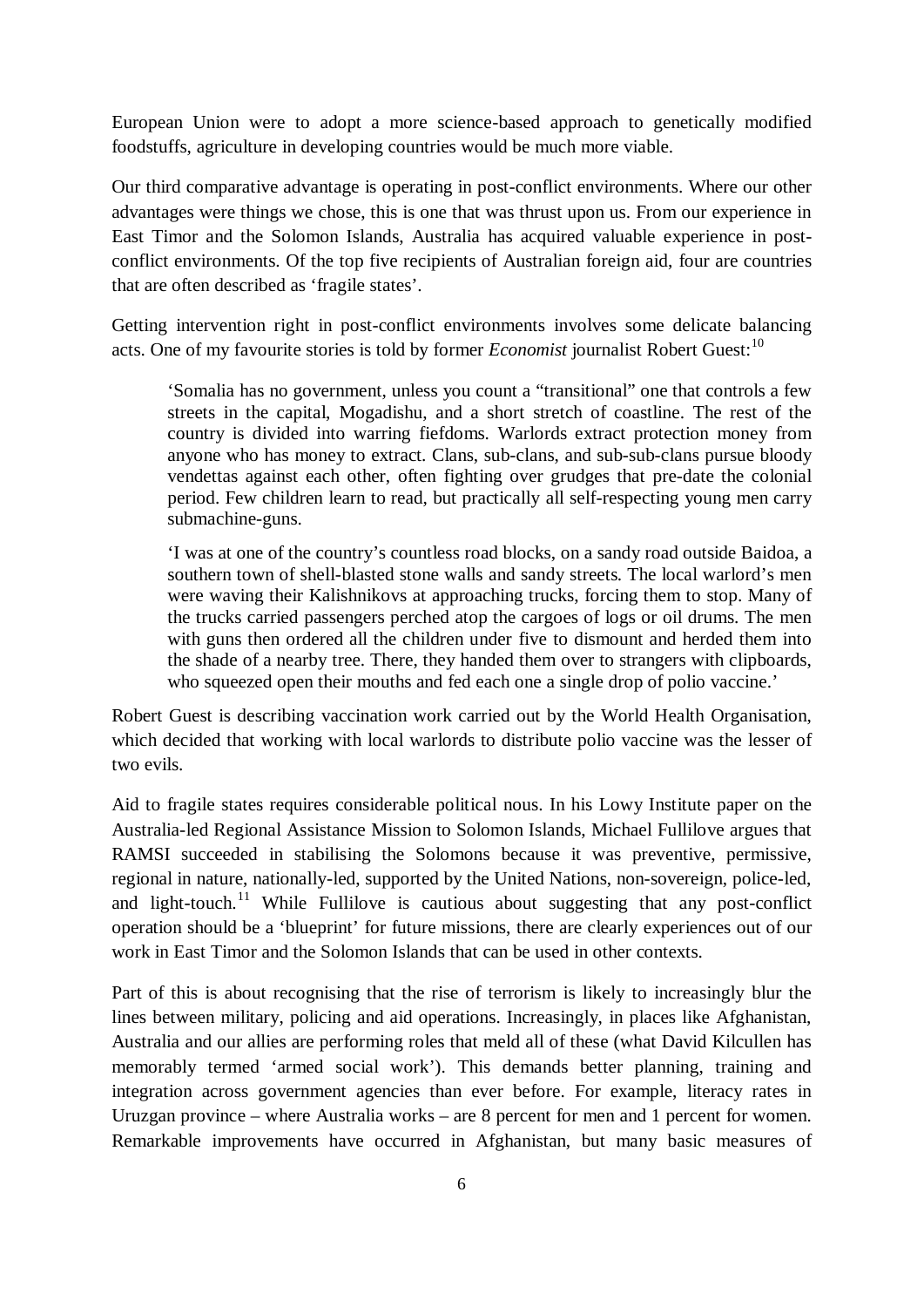wellbeing are still appallingly low. Improving basic education is one of our most powerful tools for economic development, better governance, and stopping extremism.

#### **How do we Know When it's Working?**

If we are to move past the simplistic focus on inputs only, it will require greater certainty about how Australia's aid programs impact on the developing world. In some areas, we have this already. For example, we know that Australian aid has immunised 900,000 children in Papua New Guinea against measles and other diseases, supported thousands of students to study in Australia (including the current PNG Secretary for Education), and rehabilitated thousands of kilometres of roads in places like Laos and Samoa.

In other cases, the right aid strategy is less clear. Take the case of bed nets.<sup>[12](#page-9-11)</sup> It is undisputed that malaria causes around 1 million deaths in Africa, most of them children. An insecticidetreated bed net costs around \$10, lasts about five years, and halves the chance of getting malaria. Yet less than one-quarter of at-risk children sleep under a bed net.

But major figures in the aid world have disagreed over the right policy response. While Jeffrey Sachs and others have suggested that people should be given free bed nets, William Easterly and Dambisa Moyo argue that people do not value handouts, and that free bed nets are more likely to end up being used as wedding veils and fish nets. Who should we believe?

To answer the question, researchers from the University of California Los Angeles carried out a randomised trial, in which villagers in Uganda and Madagascar were randomly selected to receive bed nets that were free, or merely subsidised. Their results provide a clear answer: free bed nets have substantially higher take-up rates than nets that are merely subsidised – and free bed nets are equally likely to be used for their intended purpose.

One of the most famous randomised trials in development economics is the PROGRESA experiment, which tested whether it was possible to boost educational attendance via 'conditional cash transfers' – money provided to poor households on the condition that their children attended school.<sup>[13](#page-9-12)</sup> The program was the brainchild of Santiago Levy, an economics professor who was then Mexican finance minister. To avoid the program being scrapped by the next government, Levy wanted to produce evidence so irrefutable that it would have to be continued.

He did just that. By randomising the implementation of PROGRESA across villages, the study showed that conditional cash transfers were an extremely effective way of raising education levels. When the Mexican government changed, the new government changed the name (it is now called OPORTUNIDADES), but the policy remained. Conditional cash transfer programs now exist in over thirty developing nations.

Thanks to centres such as the Abdul Latif Jameel Poverty Action Lab at MIT and Innovations for Poverty Action at Yale University, we now have hundreds of rigorous results from randomised policy trials in developing nations. Just as with new pharmaceuticals, randomised trials provide extremely strong evidence for or against particular policies. For example: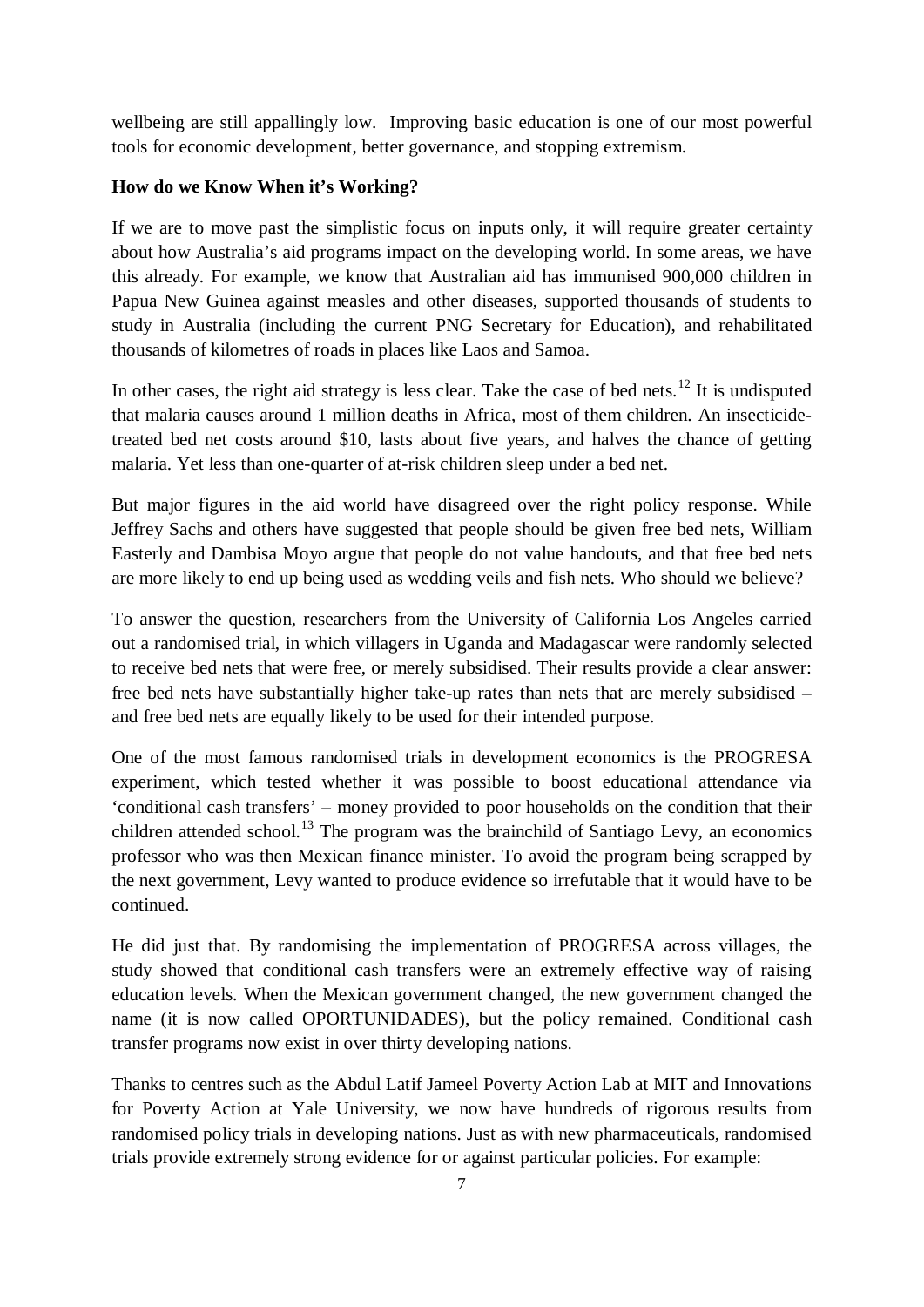- A randomised trial of teacher merit pay in the Indian state of Andhra Pradesh has shown that it raised student performance on both high-stakes and low-stakes tests, and found little evidence of teacher cheating.<sup>[14](#page-10-0)</sup>
- A randomised trial in Malawi that provided financial incentives for HIV testing showed that people who discovered they were HIV positive were more likely to engage in safe sex.<sup>[15](#page-10-1)</sup>
- A randomised trial in Madagascar found that simply telling parents the average income gains from another year of schooling reduced dropout rates.<sup>[16](#page-10-2)</sup>
- In Kenya, HIV infection rates are substantially higher among teenage girls than teenage boys, a fact that is largely because of the prevalence of 'sugar daddies'. A randomised trial showed that a program that promoted abstinence did nothing. But a program that told young girls the basic fact that older men are more likely to be HIV-positive reduced infection rates and virtually halved teen pregnancies.<sup>[17](#page-10-3)</sup>
- A randomised trial of microfinance in India found that it increased the fraction of families that started a small business (by about 2 percentage points), but did not seem to empower women or shift expenditure on education and health.

Earlier this year, I moved a private members' motion in the House of Representatives calling on all government agencies to subject more programs to rigorous randomised trials. Although randomised trials are not a perfect evaluation tool, my view is that for most purposes they are superior to other impact evaluation approaches, such as matching and before/after comparisons. Yet to the best of my knowledge, AusAID, like many Government agencies, presently does no randomised trials at all.

### **Conclusion**

Looking at the challenge of development, it is easy to become pessimistic. 1.4 billion people live in poverty and two thirds of these are in our region. Every day, 22,000 children under the age of five die from preventable or treatable conditions. Millions are living in makeshift camps, displaced from their homes by conflict and economic hardship. Teenage gangs commit acts more appalling than any Hollywood horror movie producer would dream up.

And yet, there is reason for optimism too. Technologies like micronutrient supplements and mobile phones can transform opportunities for the poorest. Organisations like the Global Fund, the Gates Foundation and the GAVI Alliance (to pick only one letter of the alphabet) combine sharp-edged analysis with serious funding and are delivering measurable results.

For Australia, some of the challenges of the developing world are challenges that we have faced in the past. Since the Eureka Stockade, our nation has been devoting attention to ensuring that mineral wealth benefits all of us. Making a living from agriculture in the world's driest inhabited continent was a challenge for the Indigenous people as for European settlers. And in our social policies, there is an increasing recognition that improving the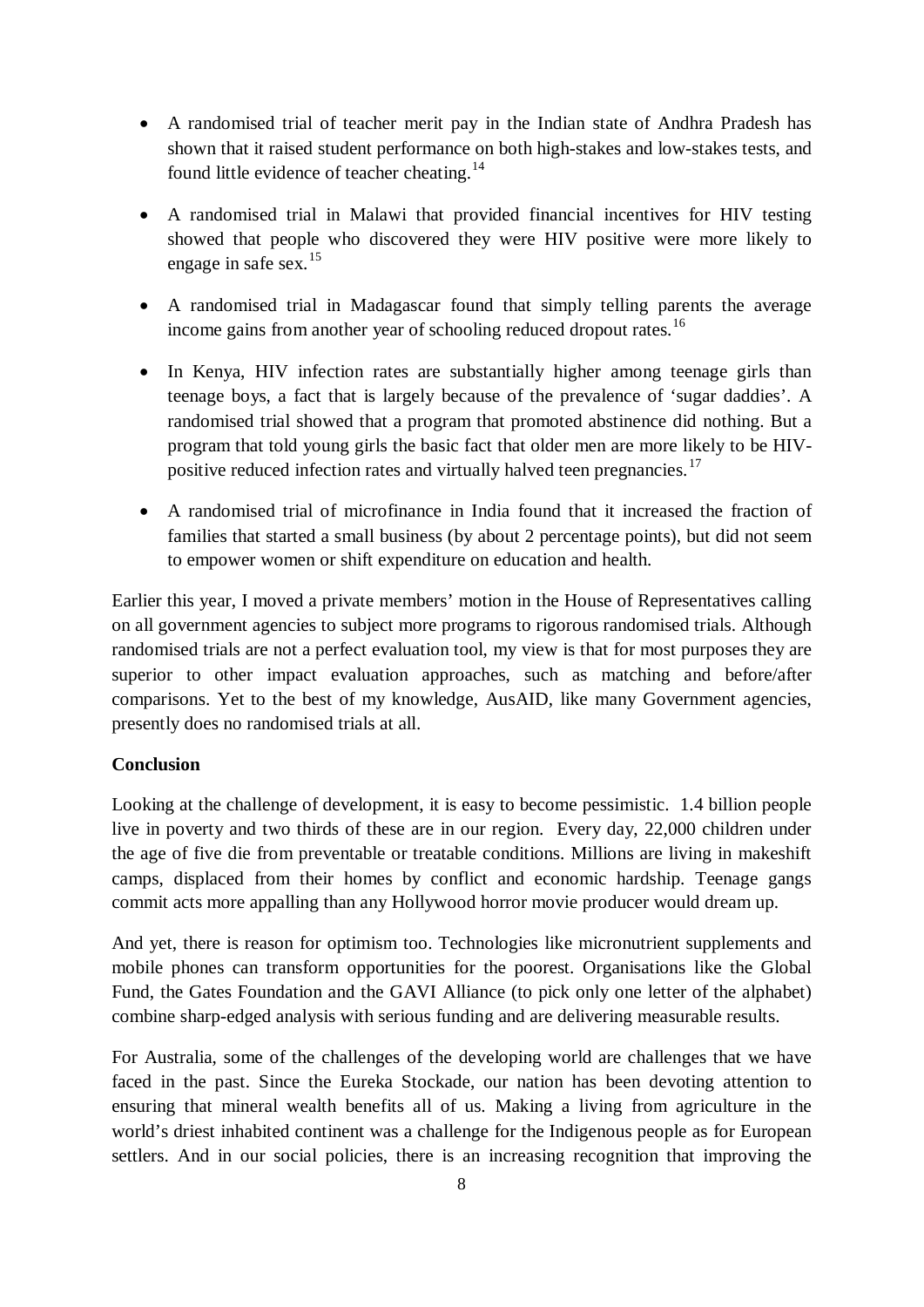quality of evaluations will help us make the best use of scarce taxpayer dollars. Spent wisely, Australian aid can – literally – help to change the world.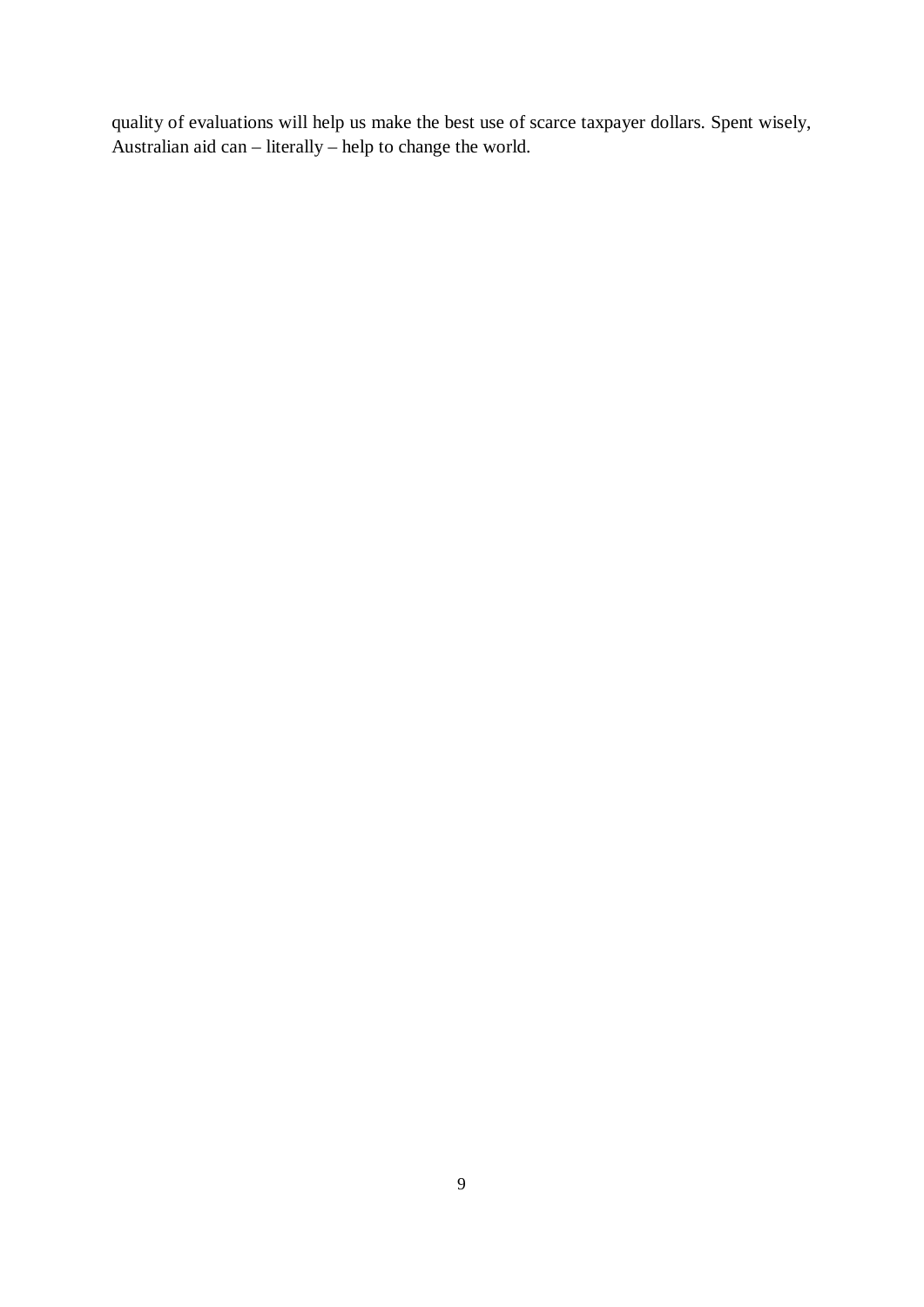#### **Notes**

<span id="page-9-0"></span> $1$  The original article was published as Nicholas Kristof, 'In Rural China, Road to School Is All Uphill', New York Times, 3 December 1990. For an account of the subsequent donation and bank error, see Nicholas D. Kristof and Sheryl WuDunn, *Half the Sky: Turning Oppression into Opportunity for Women Worldwide*, Knopf, 2009.

<span id="page-9-1"></span><sup>2</sup> Australian aid in 2011-12 will be 0.35 percent of GNI, and will increase it to 0.5 percent by 2015-16.

<span id="page-9-2"></span><sup>3</sup> The same principle applies to policy debates about school funding and national defence.

<span id="page-9-3"></span><sup>4</sup> Paul Collier, *The Plundered Planet: Why We Must – and How We Can – Manage Nature for Global Prosperity*, Oxford University Press, Oxford, 2010.

<span id="page-9-4"></span><sup>5</sup> See www.naturalresourcecharter.org.

<span id="page-9-5"></span><sup>6</sup> Greg Mills, *Why Africa is Poor: And What Africans Can Do About It*, Penguin Global, New York, 2010, p136

<span id="page-9-6"></span><sup>7</sup> Greg Mills, *Why Africa is Poor: And What Africans Can Do About It*, Penguin Global, New York, 2010, p141

<span id="page-9-7"></span><sup>8</sup> See for example John W McArthur, 'An International Credit Facility To Support Commercialization of African Smallholder Staple Crop Farmers, Concept Note for GAC on Poverty and Economic Development, Millennium Promise Alliance, New York.

<span id="page-9-8"></span><sup>9</sup> Edward Miguel, *Africa's Turn?,* MIT Press, Cambridge MA, 2009, p40

<span id="page-9-9"></span><sup>10</sup> Robert Guest, *The Shackled Continent*.*: Power, Corruption, and African Lives*, Smithsonian Books, Washington, 2004.

<span id="page-9-10"></span> $11$  Michael Fullilove, 'The testament of Solomons: RAMSI and international state-building'. Lowy Institute Analysis, 2006.

<span id="page-9-11"></span><sup>12</sup> This example is drawn from Abhijit Banerjee and Esther Duflo, *Poor Economics: A Radical Rethinking of the Way to Fight Global Poverty*, Public Affairs, 2011. For a host of other examples, see Dean Karlan and Jacob Appel, *More Than Good Intentions: How a New Economics is Helping to Solve Global Poverty*, Dutton Adult, 2011. Randomised trials also raise issues of ethics and generalisability, which I deal with in more detail in Leigh, 'Evidence-Based Policy: Summon the Randomistas?' (2010) in *Strengthening Evidencebased Policy in the Australian Federation*, Roundtable Proceedings, Vol 1, Productivity Commission, Canberra, 215-226

<span id="page-9-12"></span><sup>13</sup> See Abhijit Banerjee and Esther Duflo, *Poor Economics: A Radical Rethinking of the Way to Fight Global Poverty*, Public Affairs, 2011